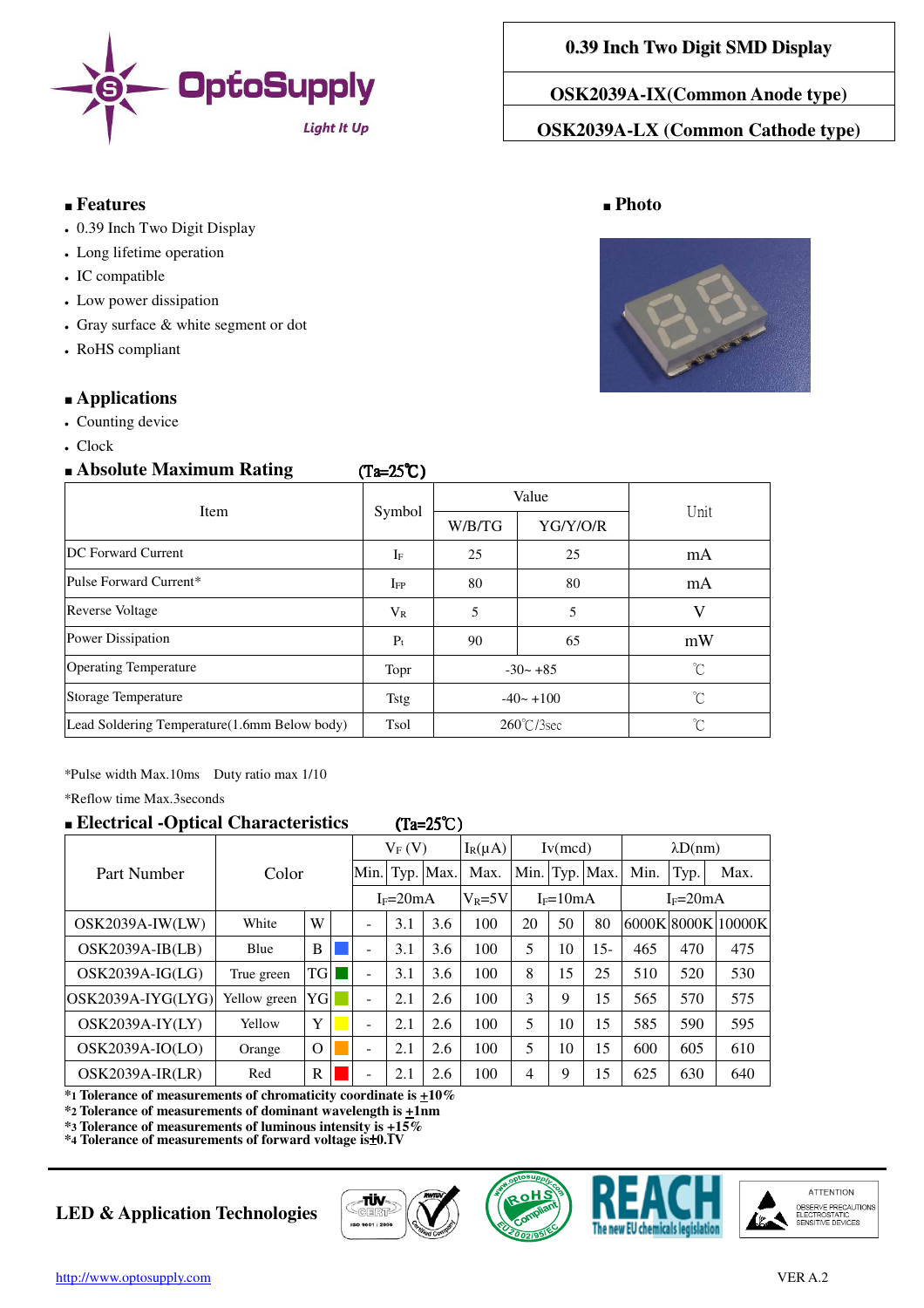

**0.39 Inch Two Digit SMD Display**

**OSK2039A-IX(Common Anode type)** 

**OSK2039A-LX (Common Cathode type)** 

### ■ **Package Dimensions**



**LED & Application Technologies**



**ATTENTION** 

OBSERVE PRECAUTIONS<br>ELECTROSTATIC<br>SENSITIVE DEVICES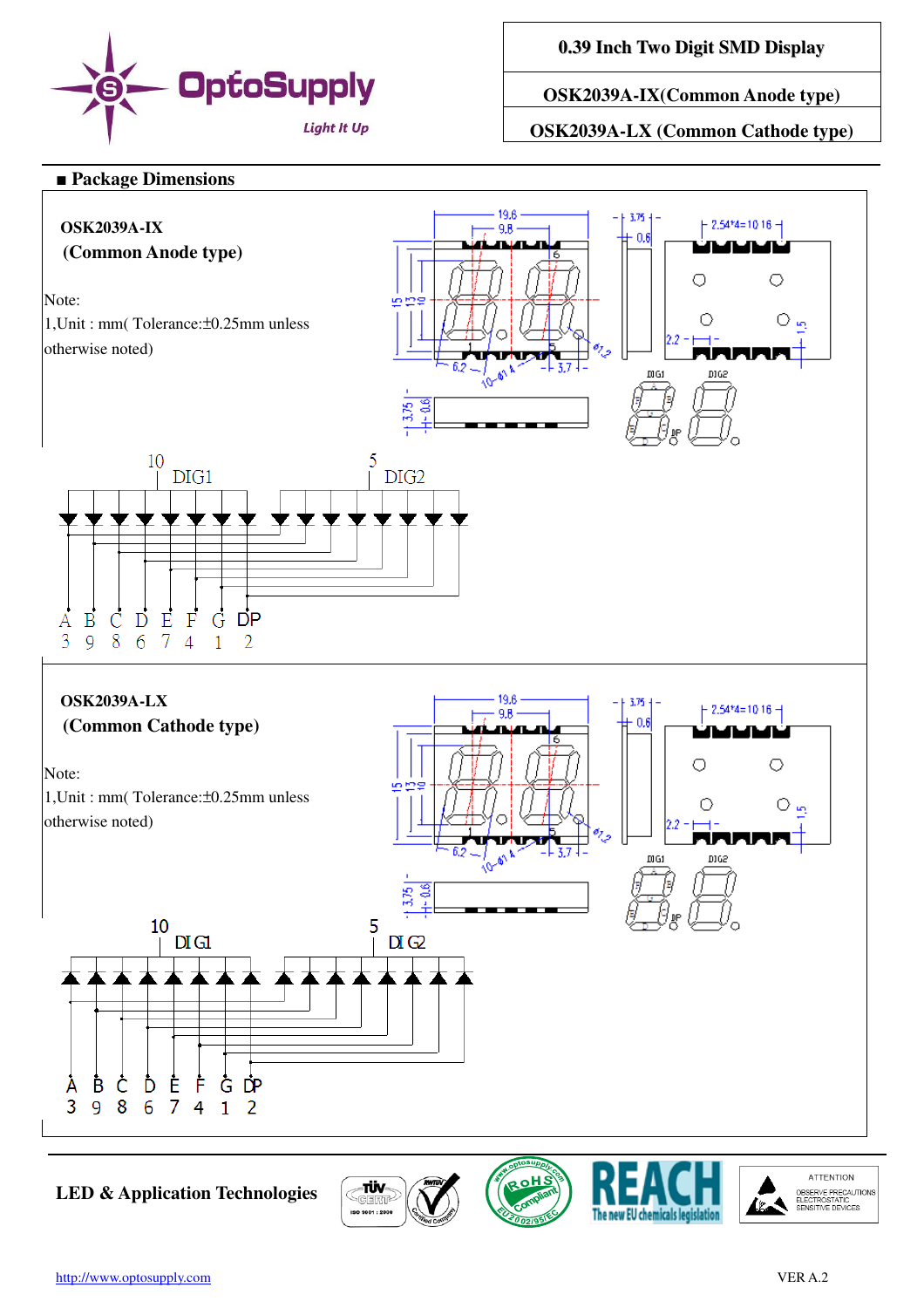

**0.39 Inch Two Digit SMD Display**

**OSK2039A-IX(Common Anode type)** 

**OSK2039A-LX (Common Cathode type)** 

#### The Products In The Reel Of Direction





- 1. Total unit per reel is 500PCS.
- Max 5 reels/2500PCS are packaged in each carton  $2.$

**LED & Application Technologies**